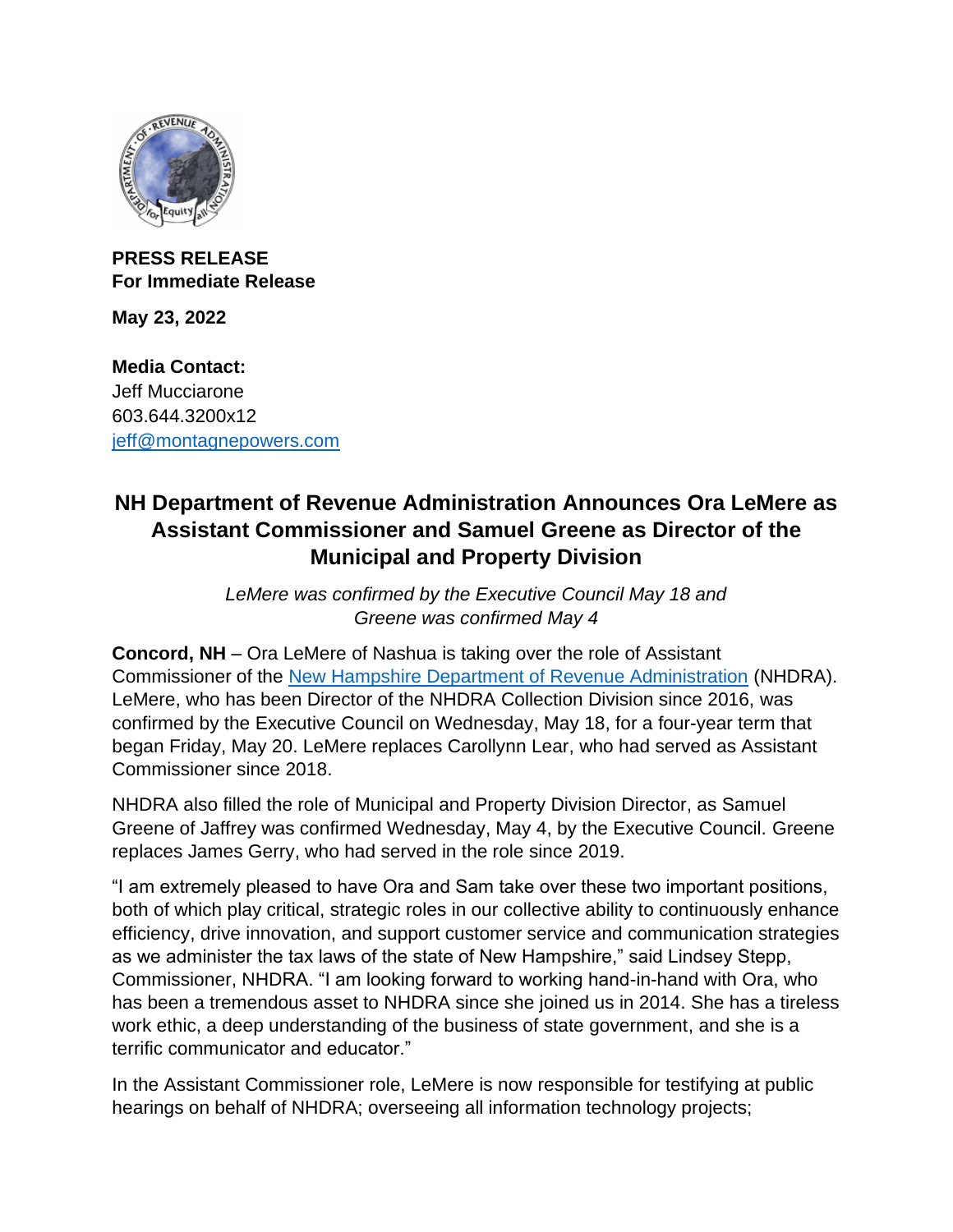supervising all staff in the Administrative Unit; advising senior leadership on matters of tax, personnel, project management and contract management; and managing the Business Office, Legal Bureau, Hearings Bureau, Human Resources, Internal Auditor, and the Tax Policy and Legislative Group.

"I have always been passionate about tax policy and law, and I am honored for this new opportunity to continue supporting NHDRA's ongoing efforts to administer New Hampshire's tax laws fairly and efficiently," LeMere said. "During my time at NHDRA, I have developed a keen understanding of how NHDRA divisions work together and complement each other, and I plan to leverage that insight as we work together to drive initiatives forward. Further, I genuinely enjoy helping others identify and capitalize on their strengths and I look forward to doing just that so NHDRA can continue to enhance the experience for taxpayers across New Hampshire."

In her previous role as Director of the Collections Division, LeMere oversaw the collection of all outstanding taxes, while educating operators about their responsibilities regarding the Meals and Rentals Tax. She previously served as a Tax Field Auditor in the NHDRA Audit Division, where she conducted complex audits to ensure compliance with New Hampshire tax laws. Prior to joining NHDRA, LeMere worked as a Child Support Officer for the New Hampshire Department of Health and Human Services from 2005 to 2014. She received both Bachelor of Science and Master of Science degrees in accounting from Southern New Hampshire University.

In his new role as Municipal and Property Division Director, Greene, who has worked at NHDRA since 2005 and who has more than 30 years' experience in property appraising and assessing, is responsible for planning, managing and administering the Division's objectives, including assuring fairness, equity and proportionality in the assessment and collection of property taxes. He is also responsible for the administration of municipal finances in New Hampshire, which includes establishing tax rates, providing technical assistance and education to municipal officials, monitoring revaluations, reviewing assessment practices, equalizing local assessed valuation, appraising public utility and railroad property, and administering timber and gravel taxation.

"I am excited to be able to step into this position as Director of the Municipal and Property Division and to continue working with the NHDRA team, New Hampshire cities and towns and assessors throughout the state," Greene said. "The Municipal and Property Division plays an important educational role, and I am looking forward to continuing to work with assessors and municipalities statewide to ensure they have the resources and knowledge they need to assess and tax property fairly and equitably."

During his tenure at NHDRA, Greene has served in various roles within the Municipal and Property Division, including Real Estate Appraiser, District Supervisor and most recently as Assistant Director. Greene received a Bachelor of Science degree from Skidmore College and is a New Hampshire Certified Residential Appraiser, as well as a NHDRA-certified property assessor.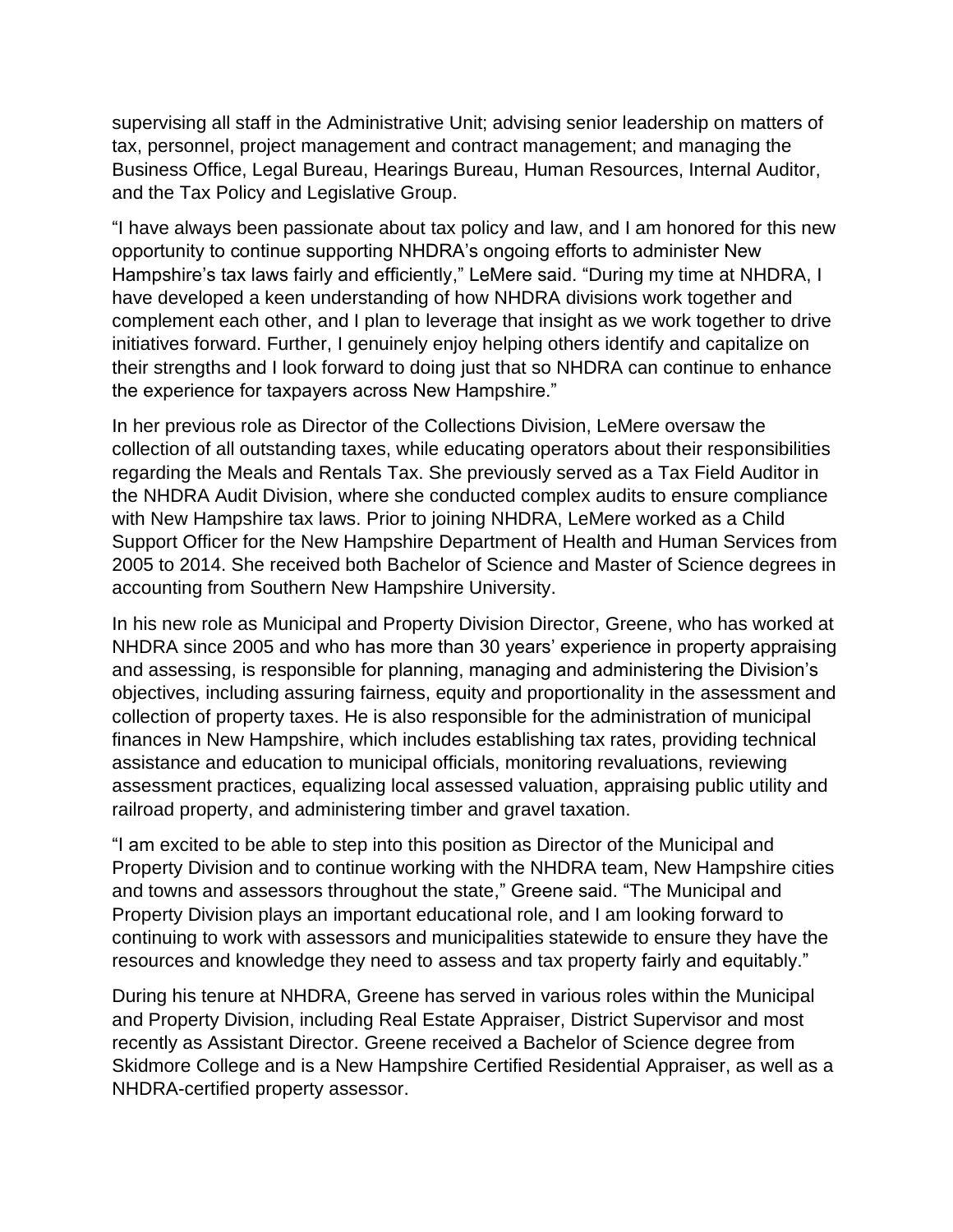"With more than 30 years' experience in appraising and assessing, including more than 17 years with NHDRA, Sam's experience speaks for itself, and we have been fortunate to have been able to rely on his knowledge and expertise here at NHDRA," Stepp said. "Sam has continuously demonstrated his commitment to public and community service, and I am pleased he will be stepping into the role of Director of the Municipal and Property Division."

The Municipal and Property Division of NHDRA establishes and approves municipal, school, county, state and village district tax rates, and provides technical assistance relative to taxation and finance to the more than 500 political subdivisions of the state. The Division also oversees the Assessment Review and Equalization bureaus. (The Assessment Review is the process of reviewing the assessing practices of each municipality over a five-year cycle to ensure compliance with applicable statutes and rules in the context of the Assessing Standards Board's Guidelines on Assessing Practices. Equalization is the process of equalizing local assessed values for each municipality to bring assessed values to 100% of market value annually.) For a full description on the NHDRA Municipal and Property Division, visit [revenue.nh.gov/mun](https://www.revenue.nh.gov/mun-prop/)[prop.](https://www.revenue.nh.gov/mun-prop/)



**Caption:** Ora LeMere of Nashua is taking over the role of Assistant Commissioner of the New Hampshire Department of Revenue Administration (NHDRA). LeMere, who has been Director of the NHDRA Collection Division since 2016, was confirmed by the